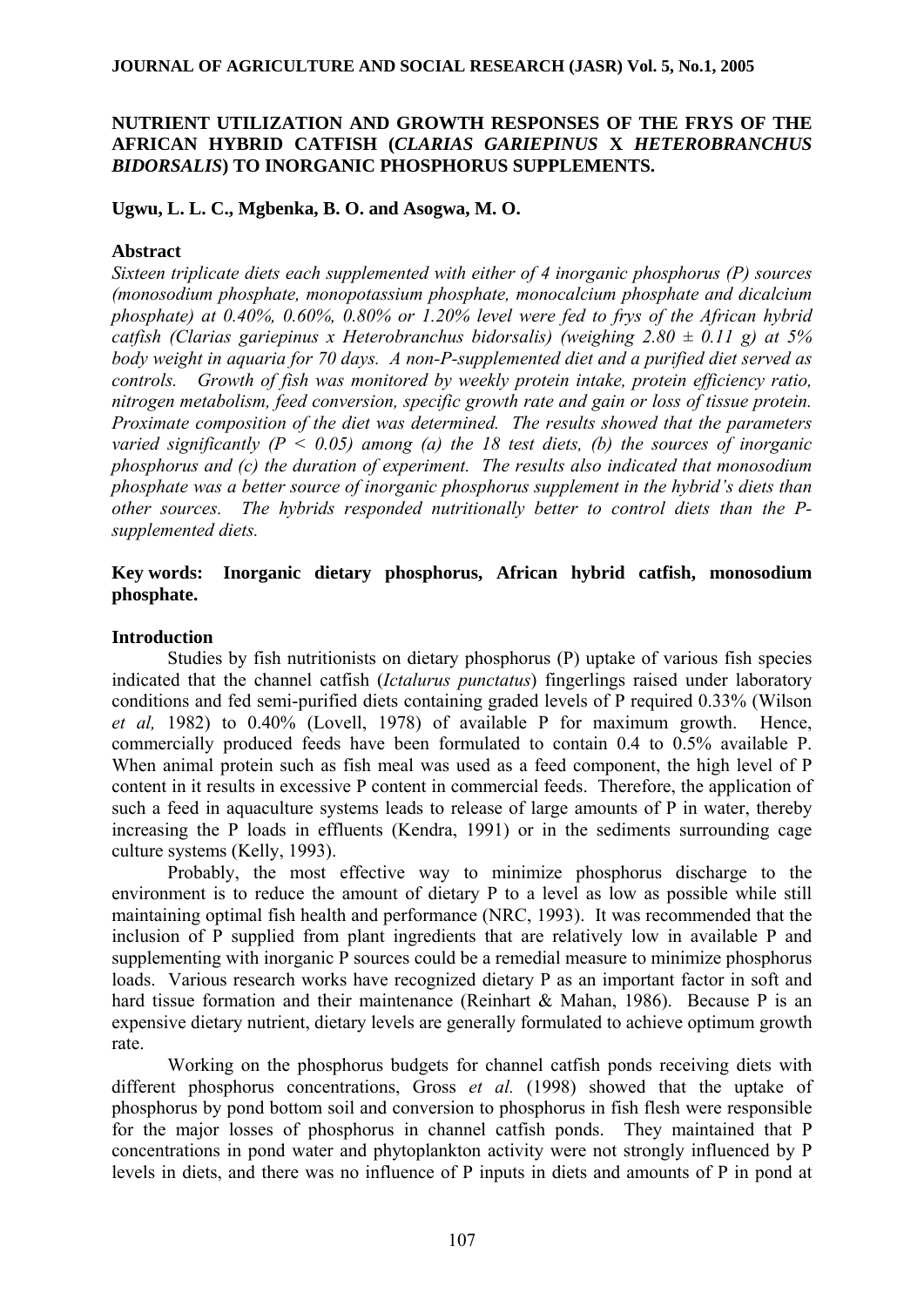harvest. It was further suggested that there was little direct benefit of low phosphorus diets in reducing P concentrations and phytoplankton abundance in channel catfish pond.

Little work has been done on the phosphorus requirements of the African catfish and their hybrids as to the amount of dietary phosphorus absorbed by them. Such study would help catfish farmers know how to supplement diets with inorganic phosphorus as to reduce phosphorus loads in ponds. This study was therefore designed to investigate the nutrient utilization and growth responses of the fry of the African catfish hybrid fed diets supplemented with inorganic phosphorus. The criteria for evaluation were weekly protein intake, protein efficiency ratio, nitrogen metabolism, feed conversion, specific growth rate and gain/loss of tissue protein.

## **Materials and Methods**

Advanced frys of the African catfish hybrid *Clarias gariepinus* (♂) Burchell, 1882 x *Heterobranchus bidorsalis* (♀) Geoffory St. Hillarie 1809 were obtained from an outlet of a private fish hatchery, Aqua fish Nigeria Limited, Awka, Nigeria and transported in six 50 liter plastic containers to the Research Laboratory at Ebonyi State University, Abakaliki. Eight hundred and ten of these hybrid frys (mean weight,  $2.80 \pm 0.11$  g) were randomly stocked in 54 plastic baths each with a volume of 25 litres and acclimated for 7 days. They were fed on a maintenance ration of chicken starter diets at 1% body weight per day.

The experiment was designed to have triplicate treatments of 16 diets supplemented with four inorganic phosphorus (P) groups  $(A, B, C, D)$  and two controls made up of a nonphosphorus supplemental diet and a purified diet (Table 1). The inorganic phosphorus sources used were: monosodium phosphate (MSP), monopotassium phosphate (MPP), monocalcium phosphate (MCP) and dicalcium phosphate (DCP). These were included at 0.40%, 0.60%, 0.80% and 1.20% in the diets (Table 2). The fish were then fed twice daily (8 a.m. and 4 p.m.) at 5% body weight per day for 70 days. Temperature in the plastic baths was measured with the aid of a maximum-minimum thermometer. The water pH was determined with a pH meter (Model Ph –J-201–1) while fish sampling for weight was done every 7 days using a Mettler balance (Model PL 210) and feed allowance for the subsequent 7 days adjusted in accordance with 5% body weight of fish.

The proximate composition of the test diets for moisture was determined by drying the samples in a convection oven at  $105^{\circ}$  C to constant weight, as well as the crude protein which was determined using the microkjeldahl technique, gross energy by bomb calorimetry, ash by combustion in muffle furnace at  $600^{\circ}$  C and fibre by the asbestos method in accordance with Windham (1995). Crude lipid (ether extract (EE)) was determined by soxhlet extraction method (Folch et al., 1957), and nitrogen-free extract (NFE) was computed by difference, thus: NFE =  $100 - (\%$  ash + % crude protein + % crude fibre + % crude lipid % moisture contents) (Marshall, 1974).

The weekly protein intake (PIW) was derived from the relationship of feed intake and % protein in the diet, thus: PIW = feed intake (g) x % protein in diet; the protein efficiency ratio (PER) was the mean weight gain (g) per protein intake (g); while the maintenance nitrogen metabolism (NM) was calculated using Dabrowski (1977) method as follows:  $NM = (0.549) (a + b)h$ 

$$
\begin{array}{c} 2 \\ 2 \end{array}
$$

where a = initial weight of fish (g); b = final weight of fish (g), and h = experimental period in days.

The food conversion ratio (FCR) was the relationship of mean weight gain (g) per feed intake (g); while the specific growth rate (SGR) was according to Brown (1957) method, thus: SGR  $(^{\circ}\!\!/\!\!\delta \Delta W D^{-1}) = Log_eW_2 - Log_eW_1 \times 100$ 

$$
T_2 - T_1
$$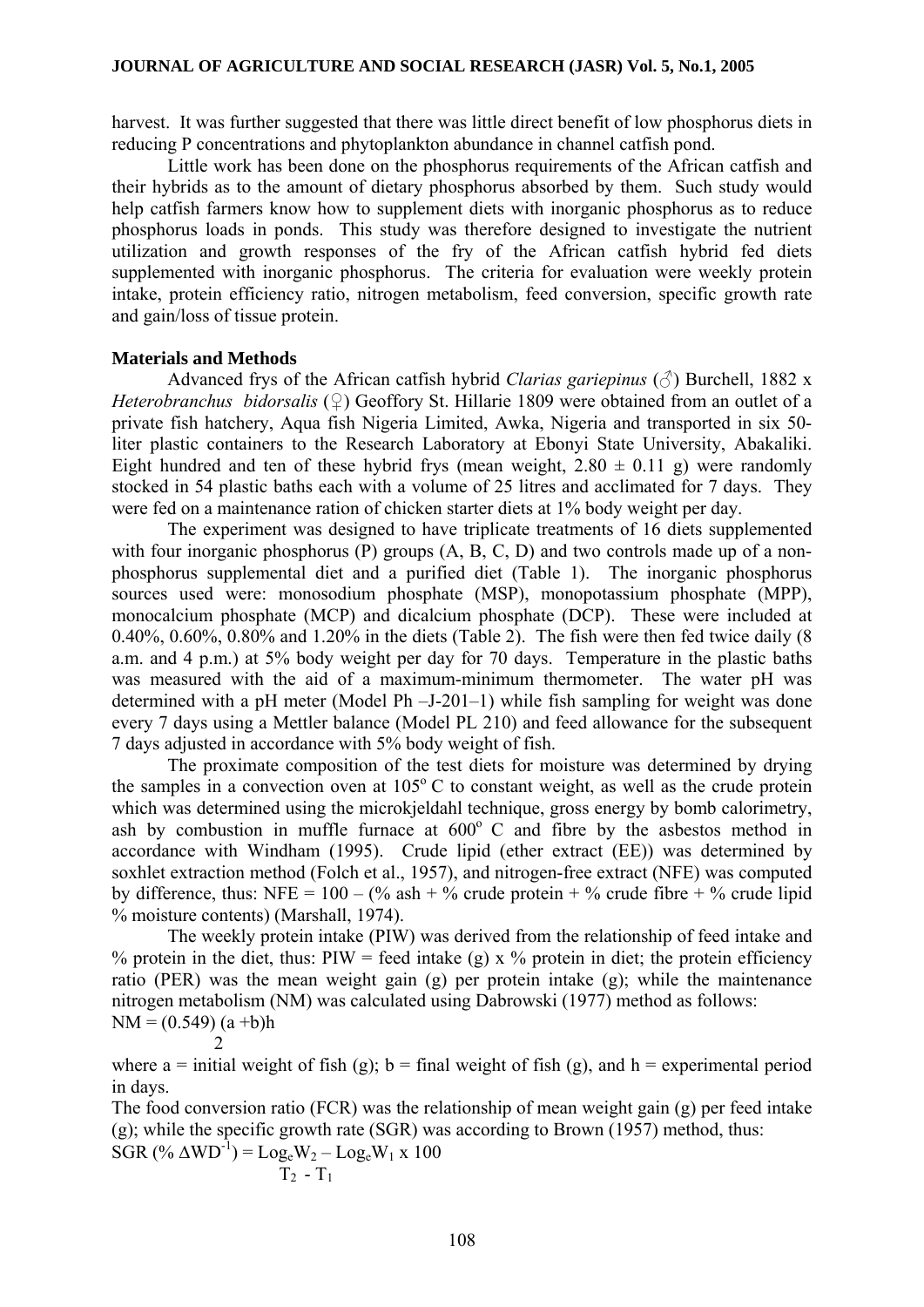where  $W_2$  = weight in time  $T_2$  days;  $W_1$  = weight in time  $T_1$  days;  $\Delta$  = change in weight (g), and  $D =$  days.

The gain or loss of tissue protein (GLP) was calculated from the difference of the gain or loss of fish tissue protein after every 7 days. The Analysis of Variance (ANOVA) was used to statistically test the treatment means of the collected data for significant differences while the least significant difference (LSD) was used to partition the differences (Steel & Torrie, 1980).

# **Results**

Tables 3, 4, 5, and 6 show the results obtained in this study. The water temperature ranged between. 27<sup>o</sup> C and 28<sup>o</sup> C and the pH was  $6.80 \pm 0.15$  during the experiment. The nutritional performance parameters determined for the fish varied significantly ( $P < 0.05$ ) among the 18 test diets, the sources of inorganic P supplementation and the experimental duration.

Of the P-supplemented diets, the proximate composition of the fish indicated that fish fed MSP diets deposited more crude protein ( $P < 0.05$ ) in their body tissue than the other three test diets. The control diets however, deposited better CP values than any of the Psupplemented diets. The values of the crude lipid of the fish increased in the order: MSP  $(7.05\%)$  > MPP  $(5.95\%)$  > MCP  $(4.83)$  > DCP  $(3.50\%)$ . The control diets, CD  $(8.69\%)$  and PD (8.66%) were higher than the P-supplemented diets. Similarly, the ash content of treatment diets from MSP was lower than those of control diets (Table 3).

Table 4 shows the weekly protein intake of the experimental fish. The results indicate that the protein intake of the test fish resulting from the various crude protein sources increased in the order: MSP (1.29 %) > MCP (1.28 %) > MPP (1.8 %) = DCP (1.8 %). Weekly protein intake of the control diets (1.13 % and 1.01%) were less than those of the Psupplemented diets. Differences in weekly protein intake of fish due to the various CP sources were significant ( $P < 0.05$ ).

The protein efficiency ratio (PER) of fish fed the P-supplemented diets showed that Diet 4 (1.20% MSP) recorded the highest PER (0.28) (Table 4). This is lower than that of any of the control diets (0.33 and 0.32) (Table 4). There was a progressive decrease of PER from day 7 (0.98) to day 70 (0.05) (Table 5).

The maintenance nitrogen metabolism of the fish ranged from 28.84 g-day with diet 14 (0.60% CP) to 36.05 g-day with diet 17 (a control diet) (Table 4). The effect of the supplemental phosphorus sources on NM showed that MSP (33.36 g-day)  $>$  MCP (31.96 g $day$ ) > DCP (30.78 g-day) > MPP (30.68 g-day). The NM of fish fed the control diet (36.05 g-day) was higher than any of the P-supplemented diets (Table 4). Maintenance nitrogen metabolism increased progressively from day 7 (8.50 g-day) to day 70 (50.03 g-day) (Table 5).

The MSP diet (3.51) gave the best and significantly different FCR, followed by MCP (3.72) which is not significantly different ( $P > 0.05$ ) from DCP (4.04) and lastly MPP (4.11)  $(P < 0.05)$  (Table 4). The FCR recorded with the control diets  $(1.82 \text{ and } 1.65)$  were significantly ( $P \le 0.05$ ) better than the FCR of any of P-supplemented diets (Table 4). The food conversion ratio values increased as the experiment progressed from day 7 to day 70 (Table 5).

The specific growth rate of the fish ranged from 1.21% per day when the fish were fed with diet 11 (0.80% MCP) to 1.44 % per day when the fish were fed with diet 18 (a control diet) (Table 4). The effect of the P-supplemented diets on the SGR also indicated that but for diet 18, there was no significant difference ( $P > 0.05$ ) in SGR among the fish fed the other diets. As recorded for the PIW, PER, NM and FCR; there were significant differences  $(P < 0.05)$  on the effect of the 18 test diets, the sources of P supplementation and the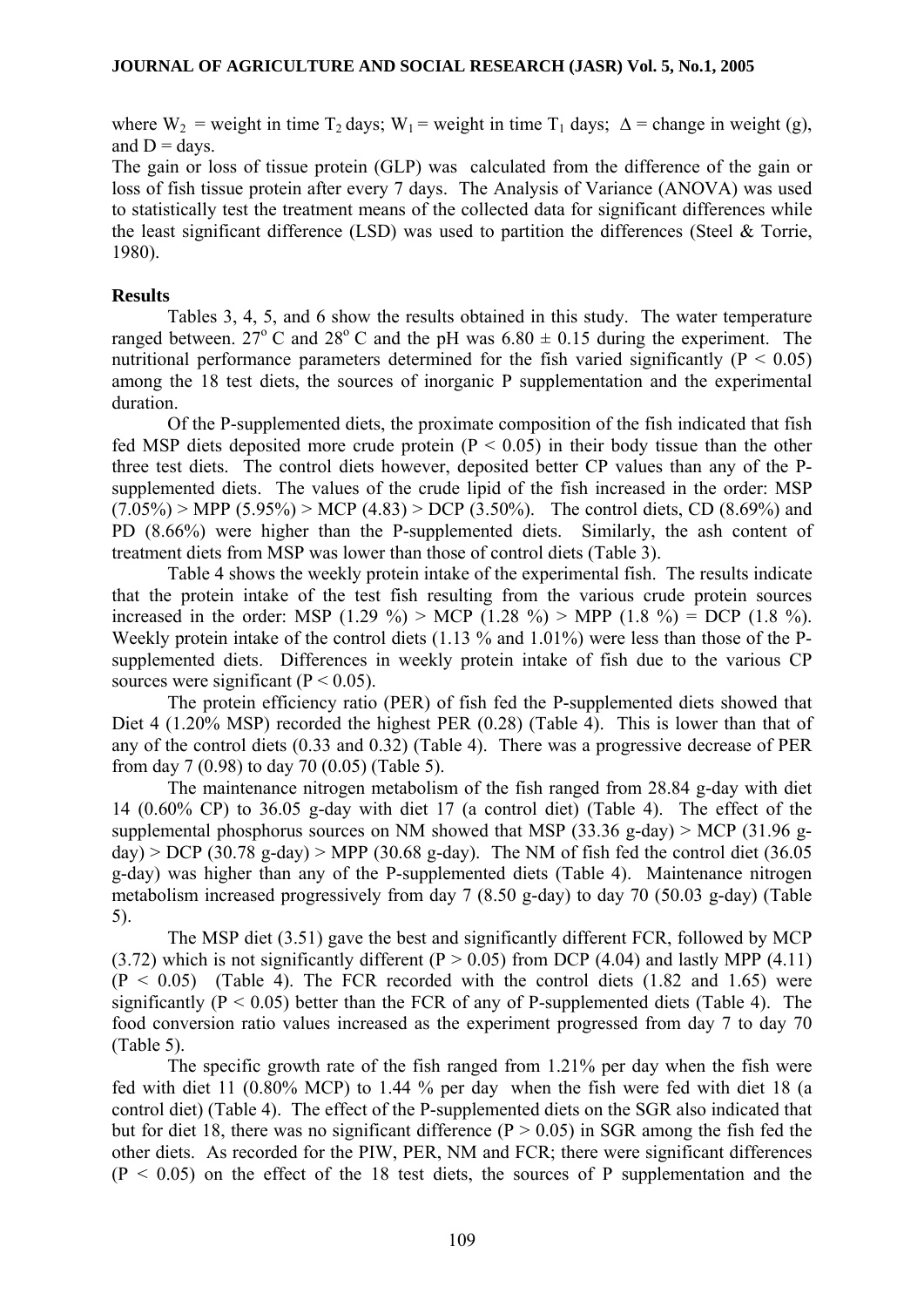experimental duration (days) on the SGR of fish.

The gain or loss of tissue protein ranged from -9.41 % with the fish fed diet 2 (0.60 % MSP) to 3.01% with the fish fed purified diet (Table 4). Among the supplemental P sources, there was no significant difference in GLP ( $P > 0.05$ ). Each of the control diets effected better gain of tissue protein than any of the P-supplemented diets (Table 4). The gain of tissue protein was most at day 7 (0.70 %) followed by day 14 (0.52 %) and day 35 (0.31 %), respectively, while protein loss was recorded at day 21 (-0.10%) and day 49 (-8.14%) (Table 5).

### **Discussion**

Fish fed with the MSP diet apparently consumed more but not significantly different protein (1.29 %) than any of the P-supplemented diets (MCP, 1.28 %; MPP, 1.18 %; and DCP, 1.18 %) (Table 4) ( $P < 0.05$ ). The range of PIW values (1.03 % - 1.47 %) obtained during this study compared favourably with the 1.20% - 1.72% reported for *Tilapia aurea*  fingerlings (Wu & Jan, 1977) although the workers used purified diets as their feed source.

The result on protein efficiency ratio recorded for MSP-supplemented diets indicated that fish fed with MSP diet (0.27) performed nutritionally better than any of the other Psupplemented diets and the controls. The variability in the PER was possibly due to the levels of P supplementation and the inorganic phosphorus sources of the diets. However, PER in this study increased with increasing levels of P-supplementation which indicated that increase in phosphorus level increased PER values in all the diets (Table 4). The range of PER in this study (0.23 to 0.33) compared favourably with that obtained by Faturoti *et al.* (1986) (0.17 - 0.35) who fed non-P-supplemental diets of 27 - 40% CP to the African catfish (*Clarias lazera*) fry for 8 weeks. These PER values, however, varied with the range (0.69 - 1.26) reported for the catfish (*C. gariepinus*) broodstock (Faturoti *et al.,* 1992) and 2.25 for most warm water fishes (Balogun *et al.,* 1992). The differences in the various PER values could be ascribed to age, species differences, dietary type and experimental conditions. Cowey *et al.* (1974) reported that the metabolic rate of fish was high at young stage and much of the ingested protein is used as a source of energy. Additionally, the period of fast growth of fry is between  $6 - 8$  weeks (Coche & Bianchi, 1979) implying that the 4 to 14 weeks fry used in this study fell within the range of fast growth. Barring species differences therefore, the 4 to 14 weeks old fry of the African hybrid catfish had more efficient utilization of the ingested protein for their metabolic activities.

Unlike the PER, the NM of fish did not show any sequential increase with increasing phosphorus levels from 0.40 to 1.20% P (Table 4). The higher NM value recorded for the control diet (36.05) relative to the P-supplemented diets implied that phosphorus concentration in the P-supplemented diets could have suppressed nitrogen metabolism in the experimental fish. This is reflected in other growth parameters such as PER, CP and SGR.

That the food conversion ratio increased as the experiment progressed implied that time affected the ability of the fish to convert a unit gram of diet consumed to a unit gram of fish flesh. The range of FCR values, 3.51 - 4.04 (for the P-supplemented diets) and 1.65 - 1.82 (for the control diets) of this study contrasted with results of other workers for some species of fish and agreed with the results of some other workers for other species of fish. For the temperate catfish, Robinson *et al.* (1996) recorded better FCR values (1.43 - 1.45) for channel catfish (*Ictalurus punctatus)* fed isonitrogenous diets supplemented with 0.26 - 1.30% MSP while the FCR values (1.60 - 1.90) recorded for the same species (Eya & Lovell, 1997) which were lower than the FCR values for the P-supplemented diets. Results of the present study compares quite favourably with findings of previous works reviewed above. For non-silurid fishes, the FCR of fish fed the control diets compared favourably with 1.60 - 1.90 recorded for red drum (*Sciaenops ocellatus*) but contrasted with 3.51 - 4.04 (Donald and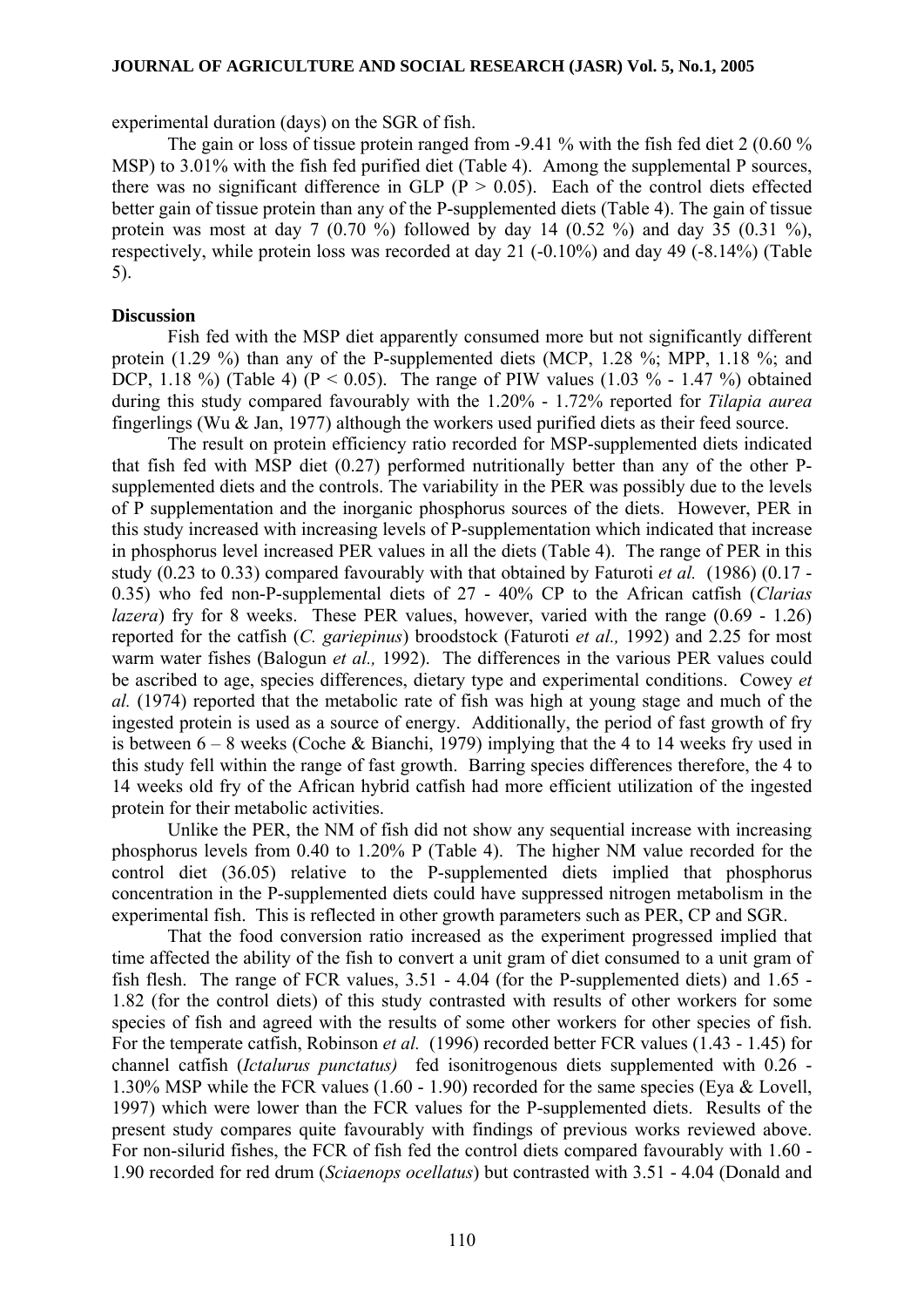Robinson, 1987) for P-supplemented diets and 2.50 - 3.30 for MSP-supplemented diets fed to *Oreochromis niloticus* fingerlings for 12 weeks (Robinson *et al.* (1987).

The inconsistence in the specific growth rate of fish with increasing percent Psupplementation (Table 4) is not understood and it was at variance with the increasing trend of PER as the P-supplementation level increased. However, higher SGR values recorded with the MSP diet when compared with MCP, MPP and DCP diets corroborates with the higher values recorded for PER, NM and FCR with the MSP diet. This implied that the MSP diet was a better choice for supplementing African hybrid catfish diets with inorganic phosphorus than MCP, MPP and DCP diets. Nevertheless, the fish fed the control diets gave better nutritional responses as measured from PER, FCR and NM than any of the Psupplemented diets. This implies that the inorganic phosphorus concentrations at the rates used were above the optimum level required for the hybrid catfish fry. This agrees with the findings of Coloso et al. (2003) that beyond 0.88% available phosphorus, growth of the rainbow trout did not improve.

The gain or loss of tissue protein followed the similar inconsistent trend as with the SGR as the inorganic P level increased (Table 4). However, the magnitude of loss of tissue protein when the P-supplemented diets were fed to fish was closely related to the average crude protein content of fish. This trend further agrees with the suggestion that based on the results from this study, monosodium phosphate was the best choice for dietary inorganic Psupplementation for the African hybrid catfish fry.

# **CONCLUSION AND RECOMMENDATION**

From the results of this study it is inferred that monosodium phosphate was a better source of inorganic phosphorus supplement in the diets of the frys of the African hybrid catfish (*Clarias gariepinus* x *Heterobranchus bidorsalis*) than other inorganic phosphorus sources. The hybrids responded nutritionally better to control diets than the P-supplemented diets. It is recommended that monosodium phosphate be used when inorganic phosphorus is needed in the African hybrid catfish diet.

### **REFERENCES**

Balogun, A.M., Bello-Olusoju, O. & Fasakin, E. A. (1992) Protein and amino acid requirement of water fishes: A tool of efficient and low cost fish feed production in Nigeria. pp. 95 – 104. In: Eyo, A. A. & Balogun, A. M. (editors). Proceedings of  $10^{th}$  Annual Conference of the Fisheries Society of Nigeria,  $6<sup>th</sup> - 20<sup>th</sup>$  Nov., 1992.

Brown, M.E. (1957) Experiments on studies on growth. Pages 361 – 398. In: M. Brown (Editor), *Physiology of Fishes.* Vol.1, Academic Press, London.

 Coloso R. M, King K., Fletcher J. W., Hendrix M. A., Subramanyam M., Weis P. and Ferraris R. P. (2003) Phosphorus utilization in rainbow trout (*Oncorhynchus mykiss*) fed practical diets and its consequences on effluent phosphorus levels. Aquaculture *220 (1-4)*:  $801 - 820$ .

Cowey, C.B., Adron, J. & Blair, A. (1974) Studies of the nutrition of marine flatfish. Utilization of various dietary proteins by plaice (*Pleuronectes platessa) British Journal of Nutrition* 31: 297- 306.

Dabrowski, K. (1977) Protein requirement of car*p* (*Ctenopharyngodon idella* Val.) *Aquaculture 103*: 55 – 63.

Donald, A. D. & Robinson, E.H. (1987) Dietary phosphorus requirement in juvenile red bream. *Sciaenops occelatus. Journal of World Aquaculture Society 18 (3):* 129-137.

Eya, J. C. & Lovell, R. T. (1997) Available phosphorus requirement of food size channel catfish (*Ictalurus punctatus*) fed practical diets in ponds. *Aquaculture 154:* 283 – 291.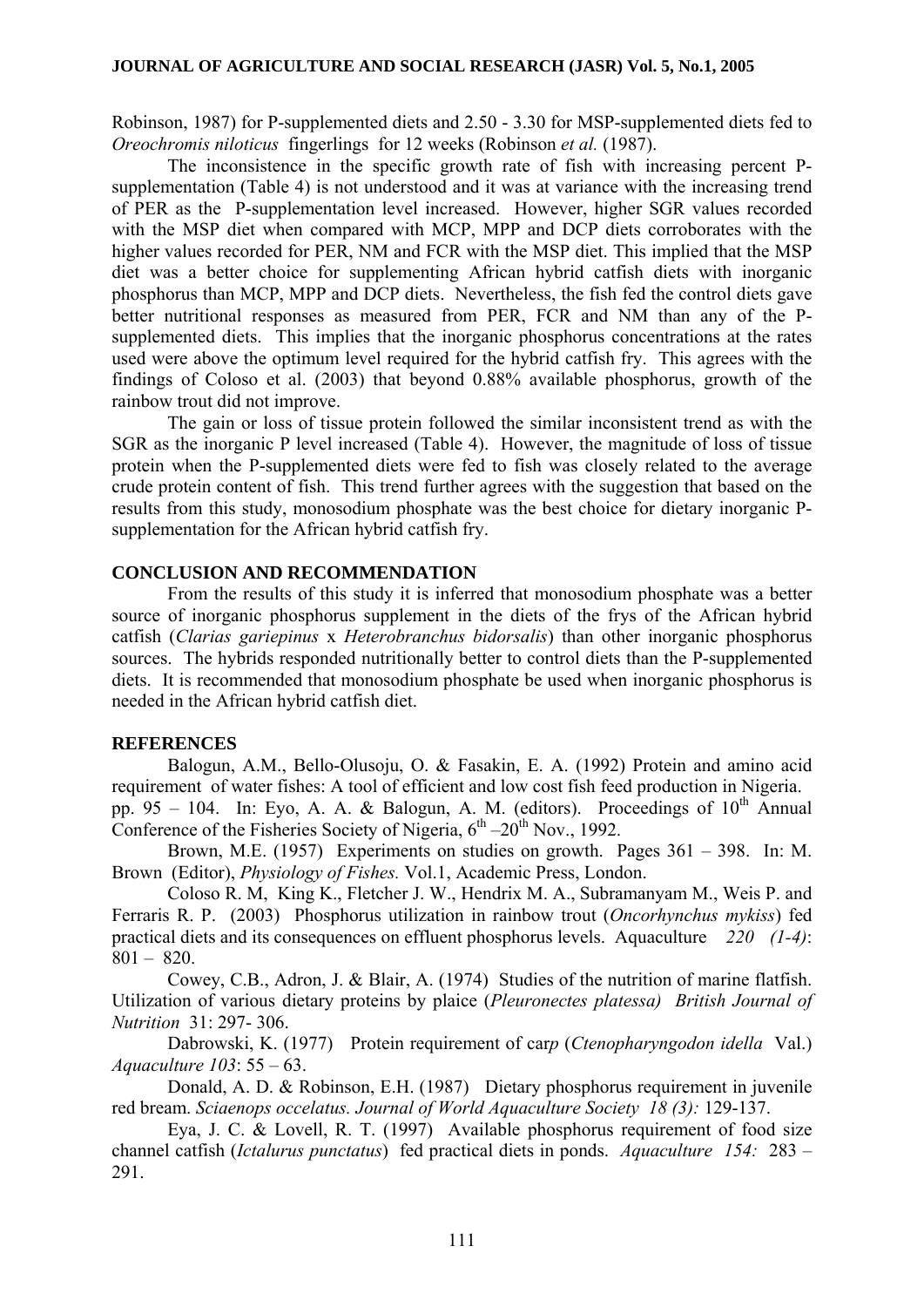### **JOURNAL OF AGRICULTURE AND SOCIAL RESEARCH (JASR) Vol. 5, No.1, 2005**

Faturoti, E. O., Balogun, A M. & Ugwu, L.L. C. (1986) Nutrient utilization and growth responses catfish (Clarias lazera) fry fed different dietary protein levels. *Nigeria Journal of Applied Fisheries and Hydrobiology 1***:** *41- 45.* 

Faturoti, E. O., Omitoyin, B.O. & Aliu, B.S. (1992) Suitability of calorie fortified diets for improving the production of *Clarias gariepinus* brood stock and fry. Pages 105 – 122. In: Eyo, A. A & Balogun, A. M. editors). Proceedings of the  $10<sup>th</sup>$  Annual Conference of the Fisheries Society of Nigeria,  $6<sup>th</sup> - 20<sup>th</sup>$  Nov., 1992.

Folch, J., Lee, M. & Sloane-Stanley, G. H. (1957) A simple purification of total lipids from animal tissue. Journal of Biological Chemistry *226*: 497 – 509.

Gross, A., Boyd, C.E. Lovell, R. T. & Eya, J.C. (1998) Phosphorus budgets of channel catfish ponds receiving diets with different phosphorus concentrations. *Journal of World Aquaculture Society, 29*: 31- 38.

Kelly, L.A. (1993) Release rate and biological availability of phosphorus released from sediments receiving aquaculture waste. *Hydrobilogia 253:* 367 – 372.

Kendra, W. (1991) Quality of salmonid hatchery effluent during a summer low-flow season. *Transactions of the American Fisheries Society 120:* 43 – 51.

Lovell, R.T. (1978) Dietary Phosphorus requirement of Channel Catfish (*Ictalurus punctatus*)*. Transactions of the American Fisheries Society 106*, 6 - 12.

Marshall, J. H. (1974) Animal feeding and nutrition. Kendall/Hunt Publishing Company, Iowa, U. S. A. 427 pp.

N.R. C. (National Research Council). (1993) Nutrient requirements of fish. Nutrient requirements of domestic animals. National Academy Press Washington *,* D.C., USA 160 pp.

Reinhart, G. A. & Mahan, D.C. (1986) Effect of various calcium: Phosphorus ratio at low and high dietary phosphorus for starter, grower and finishing swine. *Journal of Animal Science 63*: 457- 466.

Robinson, E. H., Bomascus, D. I. Brown, P. B. & Linton, T. L. (1987) Dietary calcium and requirement of *Oreochromis aureus* reared in calcium free water. *Aquaculture 154:* 283 – 291.

Robinson, E. H., Jackson, L. S. & Li, M.H (1996) Supplemental phosphorus in practical channel catfish diets *Journal of the World Aquaculture Society 27*: 303 – 308.

Steel, R.G.D. and Torrie, J.H. (1980). Principles and procedures of statistics: A biometrical approach. Second edition. McGraw-Hill, New York, NY. 633 pp.

Windham, W. R. (1995). Animal feed. Pages 1 - 38 (Chapter 4). In: Cunniff, P. (editor). Official methods of analysis of Association of Official Analytical Chemist International (AOAC), 16<sup>tth</sup> Edition Vol. I, Gaithersburg, Maryland, U. S. A.

Wilson, R. P. E., Robinson D., Gatlin III M., & Poe, W.E. (1982) Dietary phosphorus requirement of Channel catfish. *Journal of Nutrition 112:* 1197 – 1202.

Wu, J. Jan, L. (1977) Comparison of the nutritive value of dietary proteins in *Tilapia aurea Journal of the Fisheries Society of Taiwan 5 (2):* 55- 60.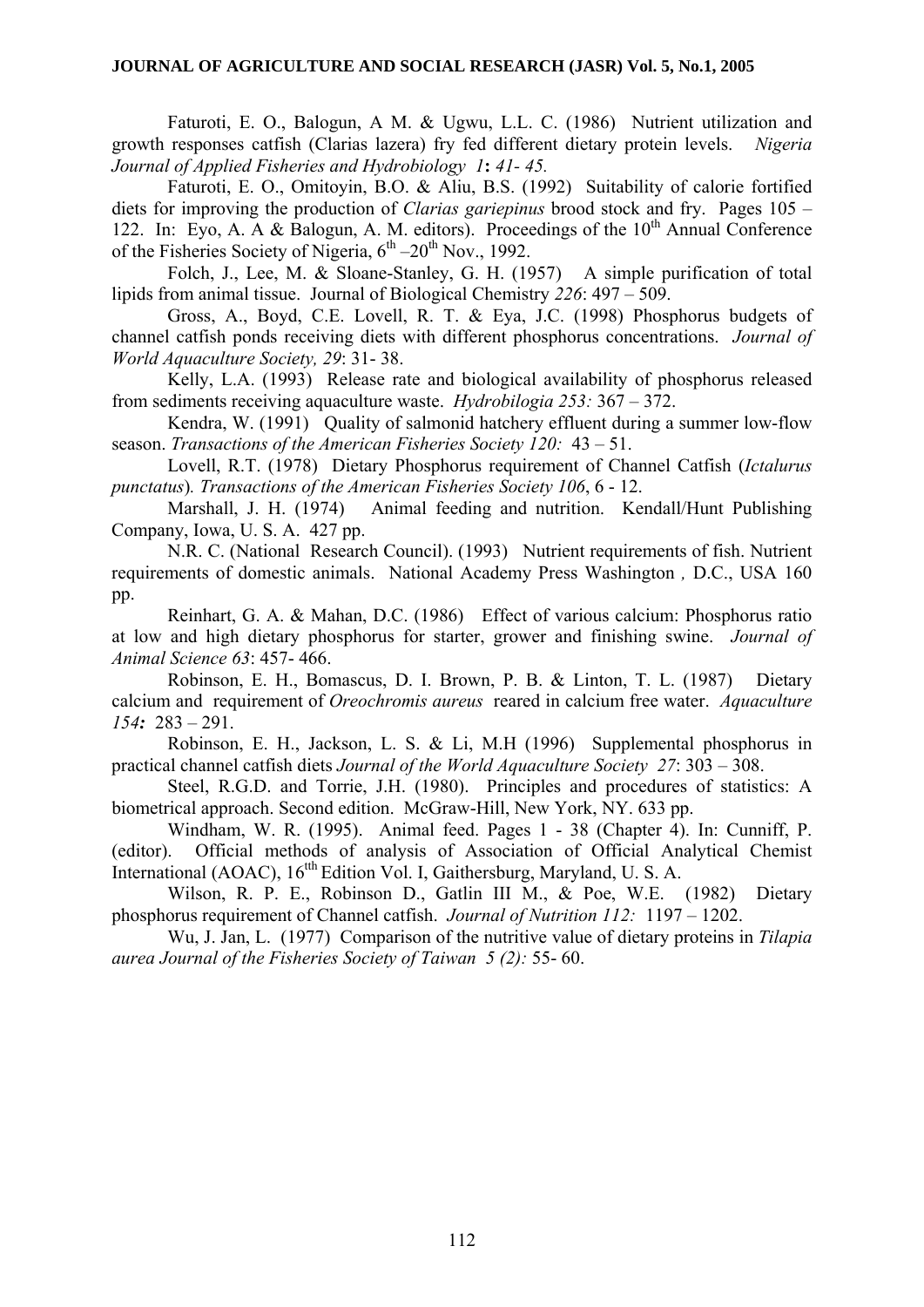| Ingredient                        | Diet   |        |               |        |         |          |
|-----------------------------------|--------|--------|---------------|--------|---------|----------|
|                                   | A      | B      | $\mathcal{C}$ | D      | Control | Purified |
|                                   |        |        |               |        |         |          |
| Yellow maize                      | 9.81   | 9.55   | 9.29          | 9.07   |         |          |
| Soyabean meal                     | 54.76  | 54.89  | 54.84         | 54.86  |         |          |
| Fish meal                         | 10.95  | 10.96  | 10.97         | 10.97  |         |          |
| Palm oil                          | 5.00   | 5.00   | 5.00          | 5.00   | 0.25    | 0.3      |
| Salt                              | 0.25   | 0.25   | 0.25          | 0.25   |         |          |
| Vitamin mix                       | 0.60   | 0.60   | 0.60          | 0.60   |         |          |
| $\&$ P-free<br>Calcium<br>mineral | 1.80   | 1.80   | 1.80          | 1.80   | 1.80    | 1.80     |
| $mix^2$                           |        |        |               |        |         |          |
| % P as MSP, MPP, MCP or           |        |        |               |        |         | 0.00     |
| DCP <sup>3</sup>                  | 0.40   | 0.60   | 0.80          | 1.20   | 0.00    |          |
| Casein                            |        |        |               |        | 10.32   | 33.00    |
| Dextrin                           |        |        |               |        | 54.68   | 35.00    |
| Corn starch                       |        |        |               |        | 10.94   | 20.00    |
| Cod liver oil                     |        |        |               |        | 5.00    | 3.00     |
| Carboxymethyl cellulose           |        |        |               |        | 0.60    | 3.00     |
| Total                             | 100.00 | 100.00 | 100.00        | 100.00 | 100.00  | 100.00   |

**Table 1 Gross Composition of Inorganic Phosphorus (P) Supplemented Experimental Diets and Control Diets Fed the African Hybrid Catfish Fry for 70 days.** 

<sup>1</sup>Vitamin mix provided the following constituents diluted in cellulose (mg kg<sup>-1</sup> of diet): thiamin, 10; riboflavin, 20; phyridoxine, 10; flacin, 5; pantathenic acid, 40; choline chloride, 3000; niacin, 150; vitamin  $B_{12}$ , 0.06; retinyl acetate (500,000 iu g<sup>-1</sup>), 6; menadione-Nbisulphate, 80; inositol, 400; biotin, 2; vitamin C, 200; ethoxyquin, 200; alphatocopherol, 50; cholecalcipherol (1,000,000 IU

 $g^{-1}$ ).

<sup>2</sup>Contained as g kg<sup>-1</sup> of premix, FeSO<sub>4</sub>, 7H<sub>2</sub>0, 5; MgSO<sub>4</sub>. 7H<sub>2</sub>O, 132; K<sub>2</sub>SO<sub>4</sub>, 329.90; KI, 0.15; Na<sub>2</sub>Cl<sub>2</sub>, 45; Na<sub>2</sub>SO<sub>4</sub>, 44.88; AlCl<sub>3</sub>, 0.15; CoCl<sub>2</sub>. 6H<sub>2</sub>O, 5; CuSO<sub>4</sub>.5H<sub>2</sub>O, 5; NaSeO<sub>3</sub>,  $0.11$ ; MnSO<sub>4</sub>.H<sub>2</sub>O, 0.7; and Cellulose, 380.97.

 $3\text{MSP}$  = monosodium phosphate, MPP = monopotassium phosphate, MCP = monocalcium phosphate, DCP = dicalcium phosphate

**Table 2 Dietary Phosphorus Contents and Levels of Inorganic Phosphorus (P) Supplementation in Experimental Diets Fed to African Hybrid Catfish Fry for 70 days.** 

| Ingredient                                            | Diets |      |               |      |         |
|-------------------------------------------------------|-------|------|---------------|------|---------|
| $(\%)$                                                | Α     | В    | $\mathcal{C}$ | D    | Control |
| Yellow maize                                          | 0.12  | 0.12 | 0.12          | 0.12 | 0.12    |
| Soyabean meal                                         | 0.15  | 0.15 | 0.15          | 0.15 | 0.15    |
| Fish meal                                             | 1.90  | 1.90 | 1.90          | 1.90 | 1.90    |
| Blood meal                                            | 0.17  | 0.17 | 0.17          | 0.17 | 0.17    |
| Inorganic P-supplementation with either MSP, MPP, MCP |       |      |               |      |         |
| or $DCP1$                                             | 0.40  | 0.60 | 0.80          | 1.20 | 0.00    |
| Carboxymethyl cellulose                               | 0.80  | 0.60 | 0.40          | 0.00 | 1.20    |
| Total                                                 | 2.74  | 2.94 | 3.14          | 3.54 | 2.34    |

 $MSP =$  monosodium phosphate, MCP = Monocalcium phosphate, P = Inorganic phosphorus, MPP = monopotassium phosphate,  $DCP =$  dicalcium phosphate.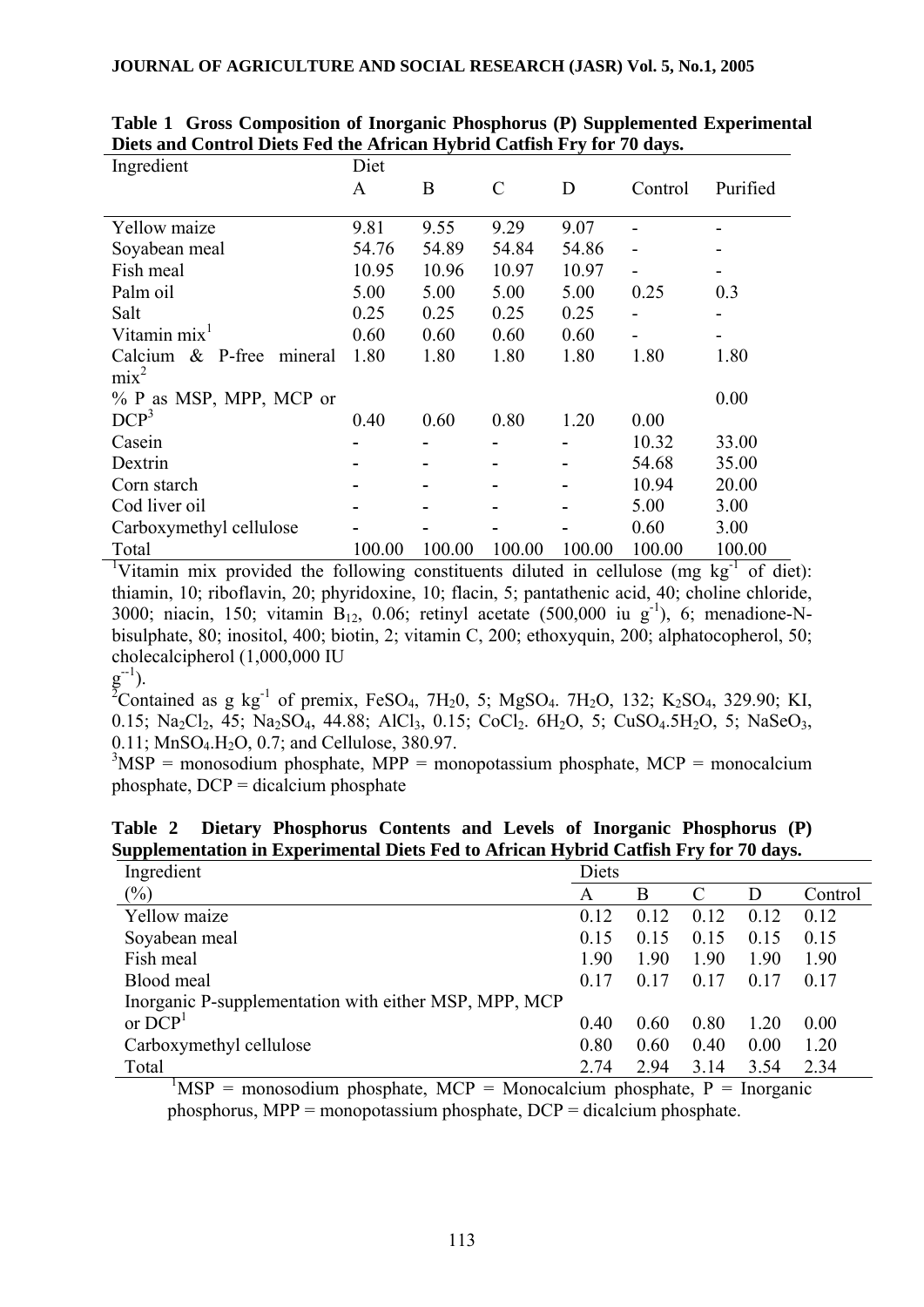| Ingredient                                           | Diet <sup>2</sup> |                                                                                                |                                                                        |                                                                                                | Control <sup>3</sup>                                                             |                                                                                               | Statistics <sup>4</sup>                                |                                                |                                                                               |
|------------------------------------------------------|-------------------|------------------------------------------------------------------------------------------------|------------------------------------------------------------------------|------------------------------------------------------------------------------------------------|----------------------------------------------------------------------------------|-----------------------------------------------------------------------------------------------|--------------------------------------------------------|------------------------------------------------|-------------------------------------------------------------------------------|
|                                                      |                   |                                                                                                |                                                                        |                                                                                                | A                                                                                | $\mathbf{D}$                                                                                  | Overall                                                | <b>SE</b>                                      | LSD                                                                           |
|                                                      | MSP               | <b>MPP</b>                                                                                     | ្<br>VC<br>X                                                           | DCP                                                                                            |                                                                                  |                                                                                               | mean                                                   |                                                |                                                                               |
| Crude protein $(CP)$                                 | $15.28^{a}$       |                                                                                                |                                                                        |                                                                                                |                                                                                  |                                                                                               |                                                        |                                                | 0.42                                                                          |
| Ether Extract (EE)                                   | $7.05^{a}$        |                                                                                                |                                                                        |                                                                                                |                                                                                  |                                                                                               |                                                        |                                                |                                                                               |
| Ash (AS)                                             | $2.55^{a}$        |                                                                                                |                                                                        |                                                                                                |                                                                                  |                                                                                               |                                                        |                                                |                                                                               |
| Moisture Content                                     | $70.12^{a}$       | $13.96b$<br>5.95 <sup>b</sup><br>1.85 <sup>b</sup><br>68.46b <sup>b</sup><br>9.16 <sup>b</sup> | $14.13^{15}$<br>$4.83^{3}$<br>$2.13^{6}$<br>$65.36^{a}$<br>$12.91^{c}$ | $13.47^e$<br>5.38 <sup>d</sup><br>2.04 <sup>c</sup><br>66.12 <sup>d</sup><br>0.66 <sup>a</sup> | $19.21d$<br>8.69°<br>8.59 <sup>d</sup><br>6.62 <sup>a</sup><br>1.55 <sup>a</sup> | $19.00d$<br>8.66 <sup>e</sup><br>4.31 <sup>e</sup><br>65.53 <sup>f</sup><br>1.87 <sup>a</sup> | $\frac{14.75}{5.70}$<br>5.70<br>67.16<br>67.16<br>7.00 | $0.19$<br>$0.25$<br>$0.11$<br>$0.14$<br>$0.09$ | $\begin{array}{c} 0.55 \\ 0.22 \\ 0.56 \\ 0.10 \\ 3.14 \end{array}$           |
| Crude Fibre                                          | $0.67^{a}$        |                                                                                                |                                                                        |                                                                                                |                                                                                  |                                                                                               |                                                        |                                                |                                                                               |
| Nitrogen-free Extract (NFE)                          | $4.33^{a}$        |                                                                                                |                                                                        |                                                                                                |                                                                                  |                                                                                               |                                                        | 1.12                                           |                                                                               |
| <b>Total</b>                                         | 00.00             | 100.00                                                                                         | 100.00                                                                 | 100.00                                                                                         | 100.00                                                                           | 00.00                                                                                         |                                                        |                                                |                                                                               |
| Mean values in a row followed by different su        |                   | uperscripts are significantly different ( $P > 0.05$ ).                                        |                                                                        |                                                                                                |                                                                                  |                                                                                               |                                                        |                                                |                                                                               |
| $\epsilon$ Diets supplemented with either MSP = mono |                   |                                                                                                |                                                                        |                                                                                                |                                                                                  |                                                                                               |                                                        |                                                | sodium phosphate, MPP = monopotassium phosphate, MCP = monocalcium phosphate, |

 $y$ s<sup>1</sup>.

**JOURNAL OF AGRICULTURE AND SOCIAL RESEARCH, Vol.5, No. 1, 2005** 

JOURNAL OF AGRICULTURE AND SOCIAL RESEARCH, Vol.5, No. 1, 2005

"Mean values in a row rollowed by different superscripts are significantly different ( $P > 0.05$ ).<br><sup>2</sup>Diets supplemented with either MSP = monosodium phosphate, MPP = monopotassium phosphate, MCP = monocalcium phosphate,<br>o or DCP = dicalcium phosphate.

 $^{4}$ SE = standard error, L.S.D = Least significant difference.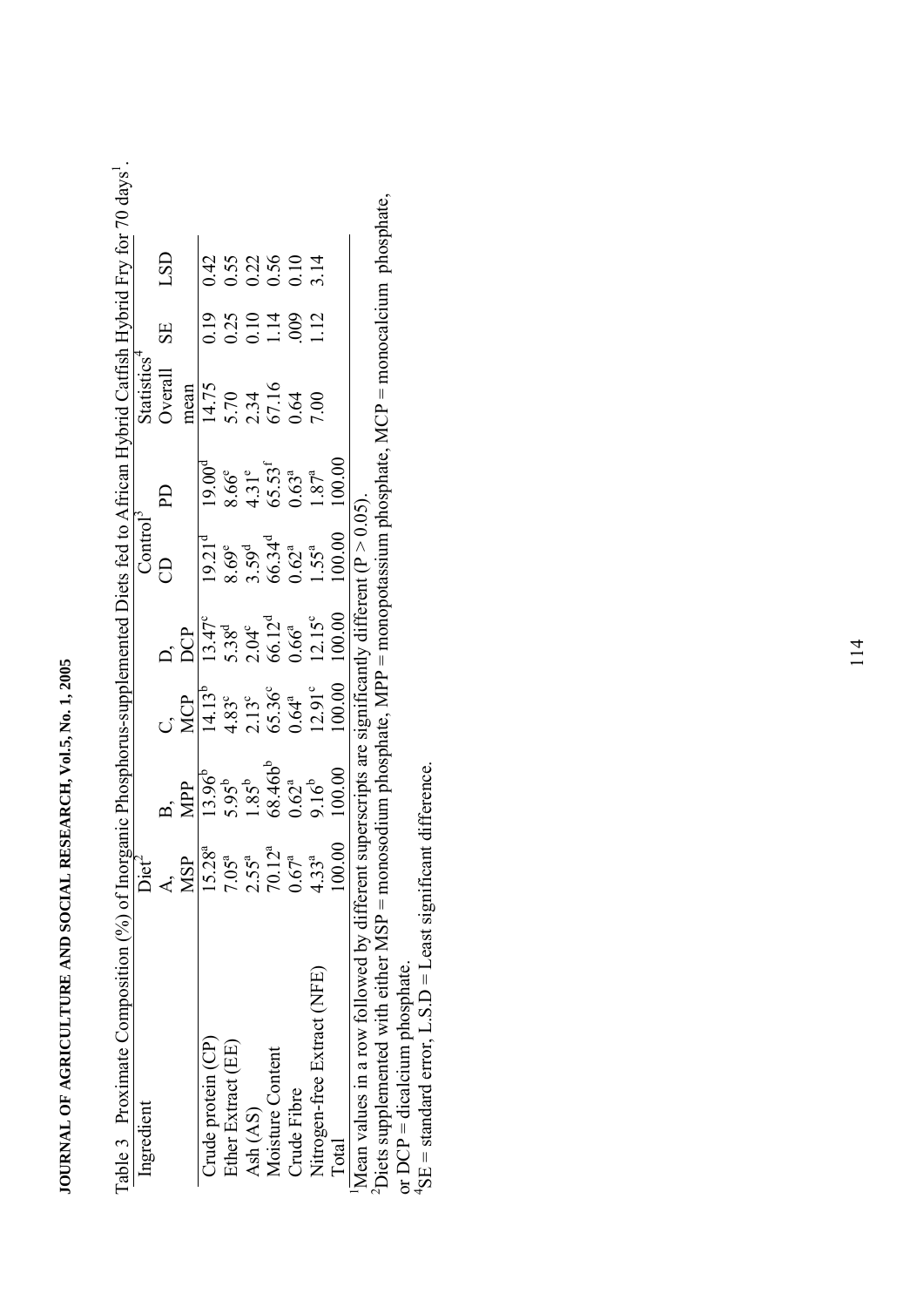| T. on Dunnen und Emme Tunden                   |                                                     |           |                               |                                                                                    |                                                                          |                                                   |                      |                                                         |                                                                                 |           |        |                                                         |                                                                          |                      |                   |                                                            |                                                         |                    |                                          |                  |
|------------------------------------------------|-----------------------------------------------------|-----------|-------------------------------|------------------------------------------------------------------------------------|--------------------------------------------------------------------------|---------------------------------------------------|----------------------|---------------------------------------------------------|---------------------------------------------------------------------------------|-----------|--------|---------------------------------------------------------|--------------------------------------------------------------------------|----------------------|-------------------|------------------------------------------------------------|---------------------------------------------------------|--------------------|------------------------------------------|------------------|
|                                                | GLP <sup>(%)</sup>                                  |           | $-9.41$<br>$-9.45$<br>$-8.69$ |                                                                                    | $-6.89^{a}$                                                              |                                                   |                      | $-7.33$<br>$-7.33$<br>$-6.88$                           | $-7.15^{a}$                                                                     |           |        |                                                         | $6.53$<br>$6.69$<br>$6.37$<br>$6.51$ <sup>a</sup><br>$6.51$ <sup>a</sup> | 7.87                 |                   | GLP(%)                                                     | $\frac{17.77}{7.70}$<br>1.70<br>66 <sup>a</sup>         |                    |                                          |                  |
|                                                | $(^9\!\delta\!\Delta {\rm WD}^1)$<br>SGR            |           | $399 - 39$                    |                                                                                    | .34 <sup>a</sup>                                                         |                                                   |                      | $\frac{3}{4}$ $\frac{3}{4}$ $\frac{6}{4}$ $\frac{5}{4}$ | .32 <sup>a</sup>                                                                |           | 23     | 39.796                                                  |                                                                          | 1.27                 |                   | $\frac{\textrm{SGR}~(\%~\textrm{D}^{\circ}}{\textrm{I}_1}$ | 30                                                      |                    | $28$<br>$49$<br>$7$<br>$31$ <sup>a</sup> |                  |
| <b>THE MILLIPS CHANGE THE MILLIPS CONTRACT</b> | FCR                                                 |           |                               |                                                                                    | $433$<br>$352$<br>$353$<br>$3.51$ <sup>a</sup>                           |                                                   |                      |                                                         | $432461$<br>$4492461$<br>$4524$<br>$41$                                         |           |        |                                                         | $3.77$<br>$3.60$<br>$3.80$<br>$3.72$ <sup>ab</sup>                       | 4.32                 |                   | <b>FCR</b>                                                 | 3.74                                                    |                    | $3.49$<br>$4.61$<br>$4.04$ <sup>bc</sup> |                  |
|                                                | $\widehat{\mathbf{g}}$<br>days)<br>$\sum_{i=1}^{n}$ |           |                               | 31.88<br>32.43<br>34.06<br>35.09                                                   | $33.36^{a}$                                                              |                                                   |                      |                                                         | $\begin{array}{c} 30.08 \\ 28.97 \\ 30.96 \\ 31.70 \\ 32.70 \\ 368 \end{array}$ |           |        |                                                         | 30.82<br>30.44<br>30.56<br>31.96<br>31.96                                | 29.48                |                   | $NM$ (g days)                                              | $\frac{18.84}{28.30.71}$<br>30.71<br>30.78 <sup>b</sup> |                    |                                          |                  |
| Growth Parameter<br>112                        | PER                                                 |           |                               |                                                                                    | $0.26$<br>$0.27$<br>$0.27$<br>$0.27$ <sup>a</sup><br>$0.27$ <sup>a</sup> |                                                   |                      |                                                         | $0.23$<br>$0.24$<br>$0.26$<br>$0.25$<br>$0.25$                                  |           |        |                                                         | 0.25<br>0.25<br>0.00.25<br>0.00                                          | 0.24                 |                   | $\frac{\text{Parameter}^3}{\text{PER}}$                    | 0.26                                                    |                    | $0.25$<br>$0.27$<br>$0.26$ <sup>b</sup>  |                  |
|                                                | MId<br>(96)                                         |           |                               | $\frac{1}{1}$ $\frac{1}{1}$ $\frac{1}{4}$ $\frac{1}{2}$ $\frac{5}{9}$ <sup>a</sup> |                                                                          | $\overline{18}$                                   | $\frac{6}{3}$        | 43                                                      | $.18^{ab}$                                                                      |           | 20     |                                                         | $\frac{17}{124}$ $\frac{45}{124}$                                        | 1.17                 | Growth            | MId<br>(96)                                                | $\overline{0}$                                          |                    | $\frac{12}{149}$                         |                  |
| $9/0$ b                                        |                                                     |           | $0.6080$<br>$0.8001$          |                                                                                    |                                                                          |                                                   | $0.6080$<br>$0.8001$ |                                                         |                                                                                 |           |        | $\begin{array}{c} 40 \\ 60 \\ 0.80 \\ 1.20 \end{array}$ |                                                                          | 0.40                 | $\frac{6}{6}$     |                                                            | $0.60\,$                                                | $0.80$<br>1.20     |                                          |                  |
| $rac{1}{\text{Det}}$                           |                                                     | MSP diets |                               | Diet 1<br>Diet 2<br>Diet 3<br>Diet 4<br>Diet 4                                     | Mean                                                                     | MPP diets<br>Diet 5<br>Diet 6<br>Diet 7<br>Diet 8 |                      |                                                         | Mean                                                                            | MCP diets | Diet 9 | Diet 10<br>Diet 11<br>Diet 12                           | Mean                                                                     | DCP diets<br>Diet 13 | Diet <sup>2</sup> |                                                            | Diet 14                                                 | Diet 15<br>Diet 16 | Mean                                     | Control<br>diets |

Table 4 Mean Growth Performance of the African Hybrid Catfish Fry Fed Different Inorganic Phosphorus-Supplemented (P) Diets<sup>1</sup>. Table 4 Mean Growth Performance of the African Hybrid Catfish Fry Fed Different Inorganic Phosphorus-Supplemented (P) Diets<sup>1</sup>.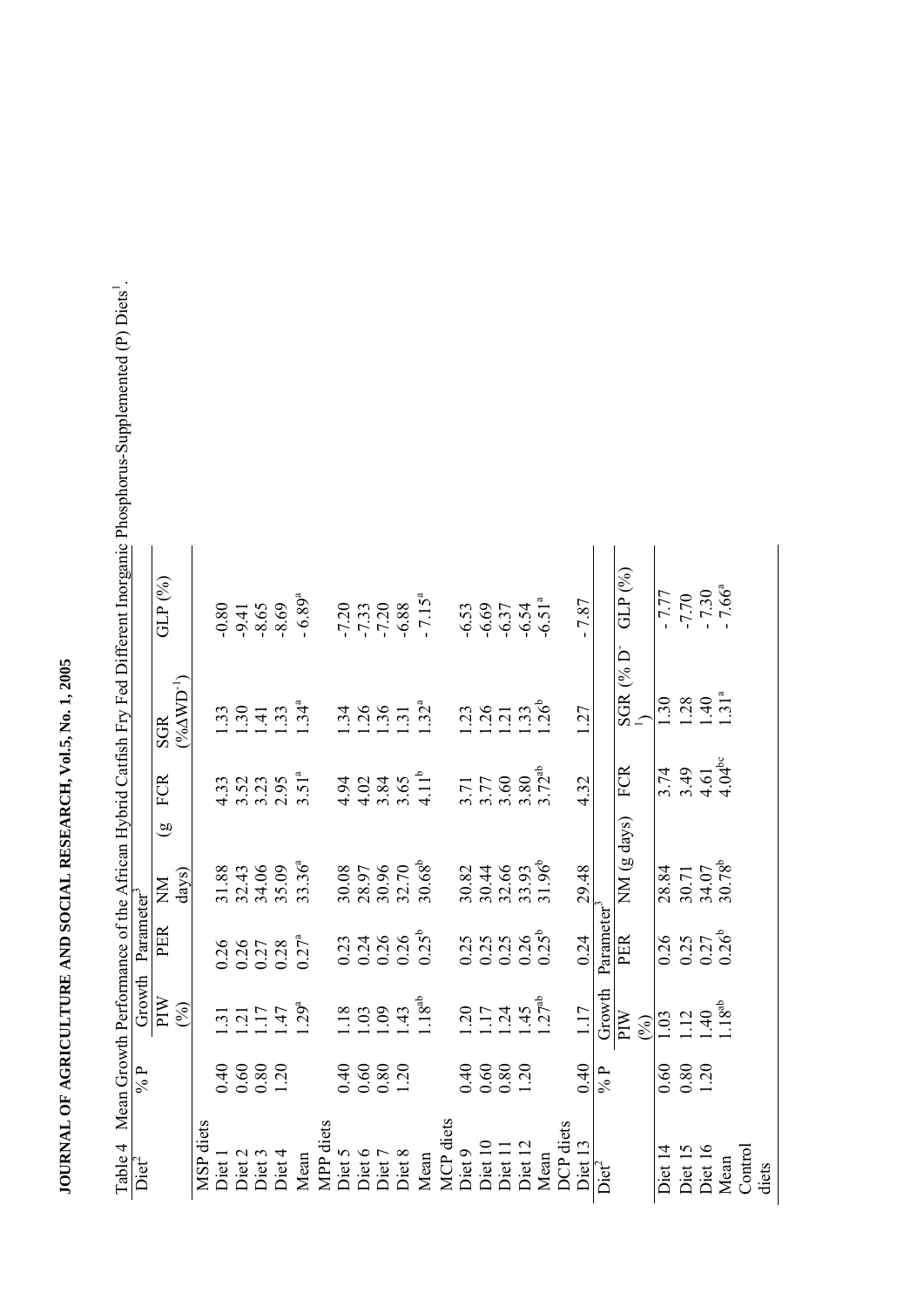# JOURNAL OF AGRICULTURE AND SOCIAL RESEARCH, Vol.5, No. 1, 2005 **JOURNAL OF AGRICULTURE AND SOCIAL RESEARCH, Vol.5, No. 1, 2005**

| Diet 17            | 0.00 | $1.13^{b}$     | $0.33^\circ$   | 36.05°      | $1.82^{\circ}$ | $1.30^{a}$     | $1.82^{b}$ |
|--------------------|------|----------------|----------------|-------------|----------------|----------------|------------|
| 'vurified,<br>Diet | 0.00 | $1.01^{\circ}$ | $0.32^{\circ}$ | $31.66^{b}$ | $1.65^{\circ}$ | $1.44^{\circ}$ | $3.01^{b}$ |

Mean values in the same column followed by different superscripts are significantly different ( $P > 0.05$ ). Mean values in the same column followed by different superscripts are significantly different ( $P > 0.05$ ).

2Diets supplemented with either MSP = monosodium phosphate, MPP = monopotassium phosphate, MCP = monocalcium phosphate, or DCP = dicalcium  $2$ Diets supplemented with either MSP = monosodium phosphate, MPP = monopotassium phosphate, MCP = monocalcium phosphate, or DCP = dicalcium phosphate. phosphate.

 ${}^{3}$ PIW = Weekly Protein intake; PER = Protein efficiency ratio; NM = Nitrogen metabolism; FCR = Food Conversion ratio; SGR = Specific growth rate; PIW = Weekly Protein intake; PER = Protein efficiency ratio; NM = Nitrogen metabolism; FCR = Food Conversion ratio; SGR = Specific growth rate;  $GLP =$  Gain or loss of tissue protein.  $GLP = Ga$  or loss of tissue protein.

 ${}^{4}$ SE = standard error.

 ${}^{4}SE$  = standard error.<br><sup>5</sup>L.S.D = Least significant difference. 5L.S.D = Least significant difference.